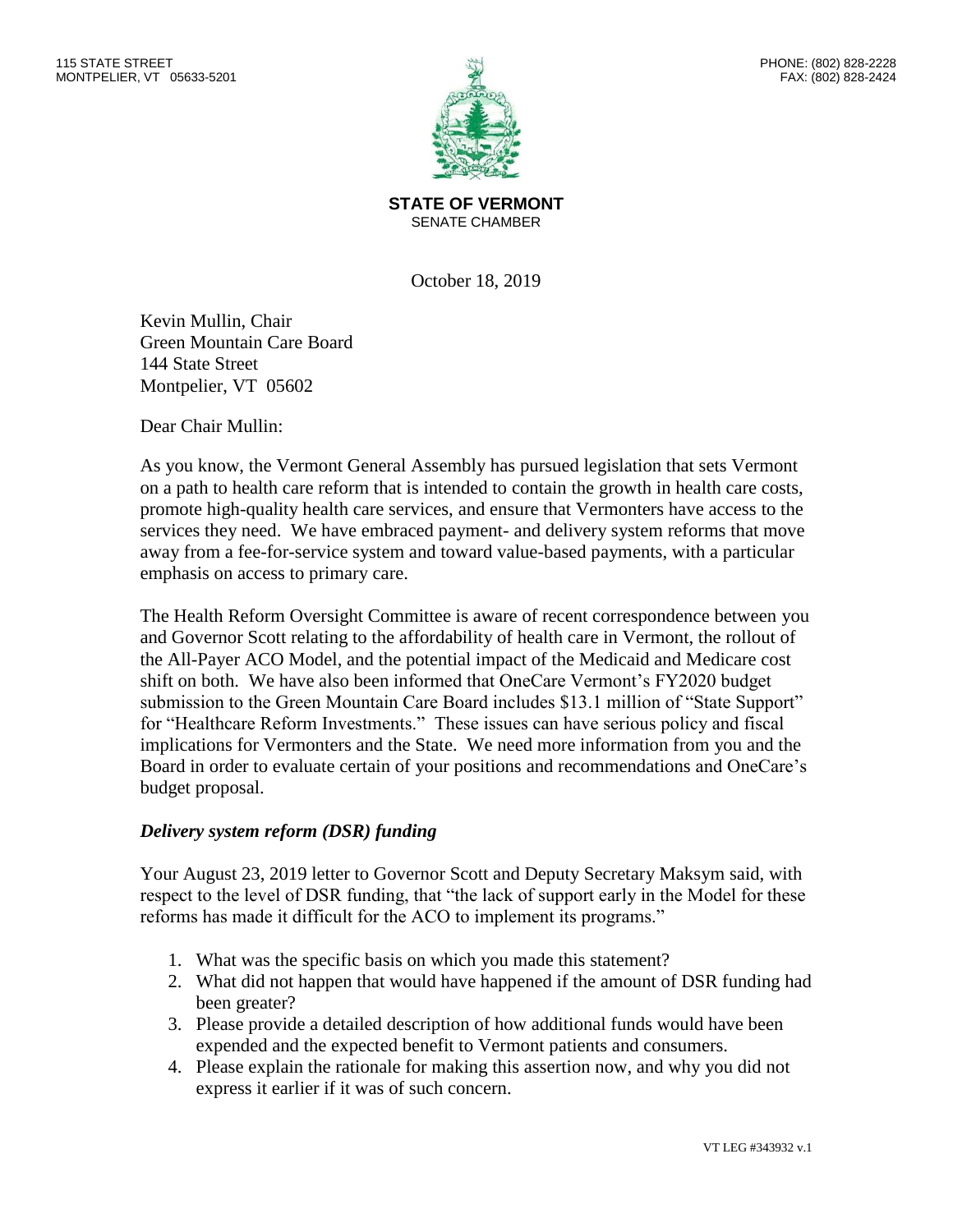## *Medicaid cost-shift*

Your August 23, 2019 letter to Governor Scott and Deputy Secretary Maksym said that "[t]he actual cost shift for Vermont hospitals in FY2018 was \$458 million with Medicaid accounting for \$207 million," and you encouraged the Governor to propose using more taxpayer dollars to provide additional Medicaid funds to Vermont's network of hospitals.

- 1. Was this recommendation intended to apply to *all* Vermont hospitals whose budgets the Green Mountain Care Board reviews, or just to a subset of them? If a subset, please tell us which hospitals and why they stand out.
- 2. How did you conclude that the people of Vermont would be better served by directing additional Medicaid funds to hospital-based services, rather than using the funds for primary care and prevention services, including mental health services and substance use disorder treatment? Is it the Board's position that the taxpayers and patients of Vermont will receive greater benefit from additional hospital spending, rather than additional spending in these other areas?
- 3. Primary care practices, mental health agencies, dentists, and other providers who serve large numbers of Medicaid beneficiaries frequently struggle financially due to relatively low Medicaid reimbursement rates. Please explain why you have publicly advocated for increased reimbursements for hospitals, but not for these other providers.
- 4. If the cost-shift is a manifestation of a fee-for-service system, to what extent will it be phased out by the transition to value-based payments?

## *Global Commitment waiver budget neutrality cap*

Spending up to the Global Commitment waiver's budget neutrality cap exposes Vermont to risks, such as the impact on the Medicaid budget in the event of a recession. How close does the Board think Vermont can come to reaching the cap without taking an inappropriate risk?

## *OneCare Vermont's FY2020 budget submission*

- 1. What does the Board think OneCare Vermont intends to do with the additional \$13.1 million it seeks in its FY2020 budget submission? Does the Board believe that providing OneCare Vermont with an additional \$13.1 million in Medicaid funds is the most appropriate use of this scarce resource?
- 2. Please provide a detailed explanation of the administrative expenses at One Care and its analysis of whether this level of administrative spending is appropriate.
- 3. Please provide a plain language explanation of the benefits Vermonters have received to date through Medicaid investments in OneCare Vermont.

Thank you for your prompt attention to our questions and concerns. We would like to receive your responses as soon as possible; we assume you must have the information